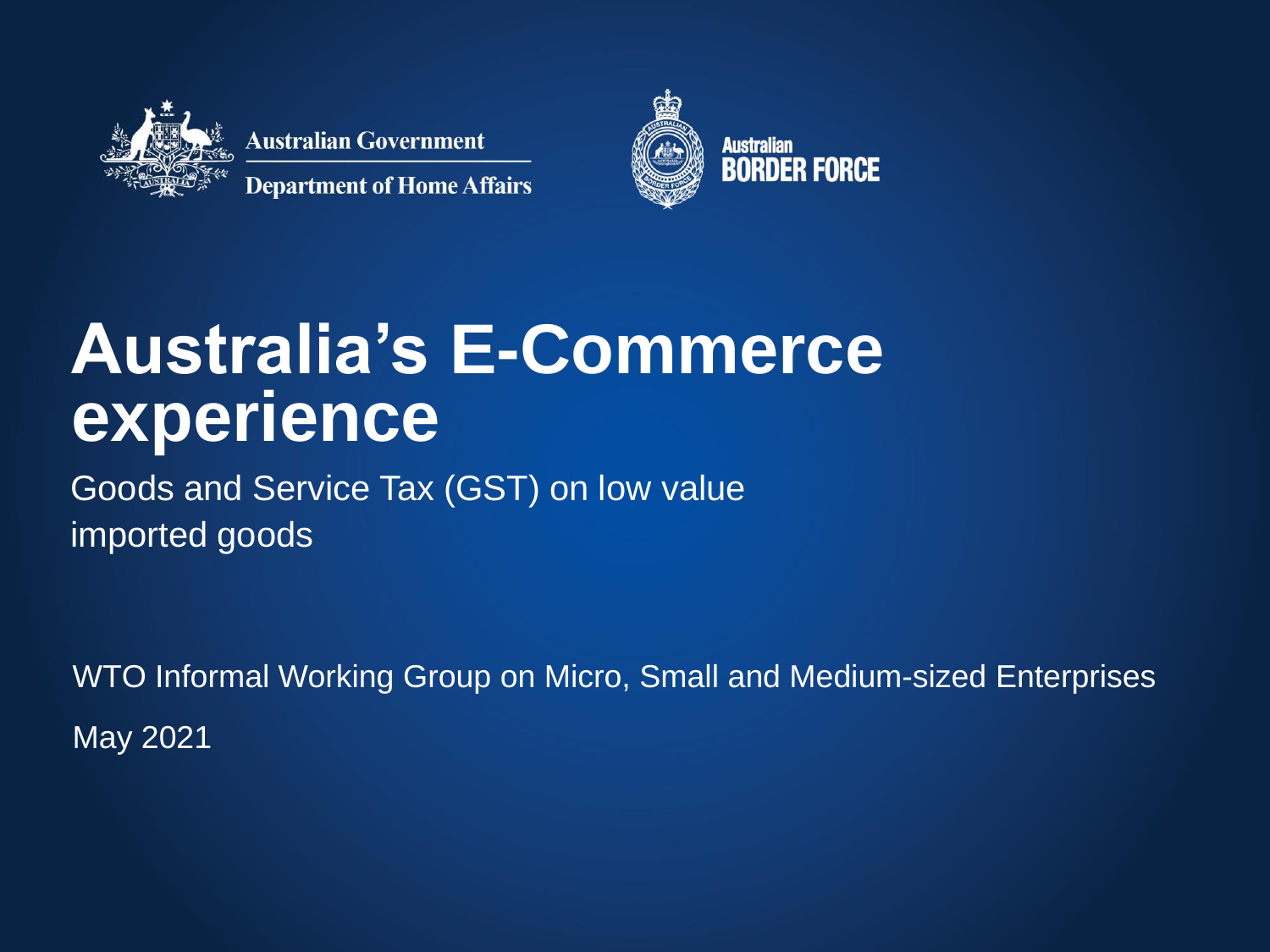### **E-Commerce priorities**

**Revenue collection is part of Australia's comprehensive approach to Cross-Border E-Commerce**

| Australia's priorities in<br><b>Cross-Border E-Commerce</b>                                                       | Today's presentation                   |                                              |  |
|-------------------------------------------------------------------------------------------------------------------|----------------------------------------|----------------------------------------------|--|
| Technology<br>Data<br><b>Border Cooperation</b>                                                                   | <b>Revenue</b><br><b>Collection</b>    | <b>GST</b> on low value<br>imported goods    |  |
| Regulation<br><b>Authorised Economic Operator Scheme</b><br>International Engagement<br><b>Revenue Collection</b> | <b>De Minimis</b><br><b>Thresholds</b> | De minimis<br>Duties, taxes and<br>reporting |  |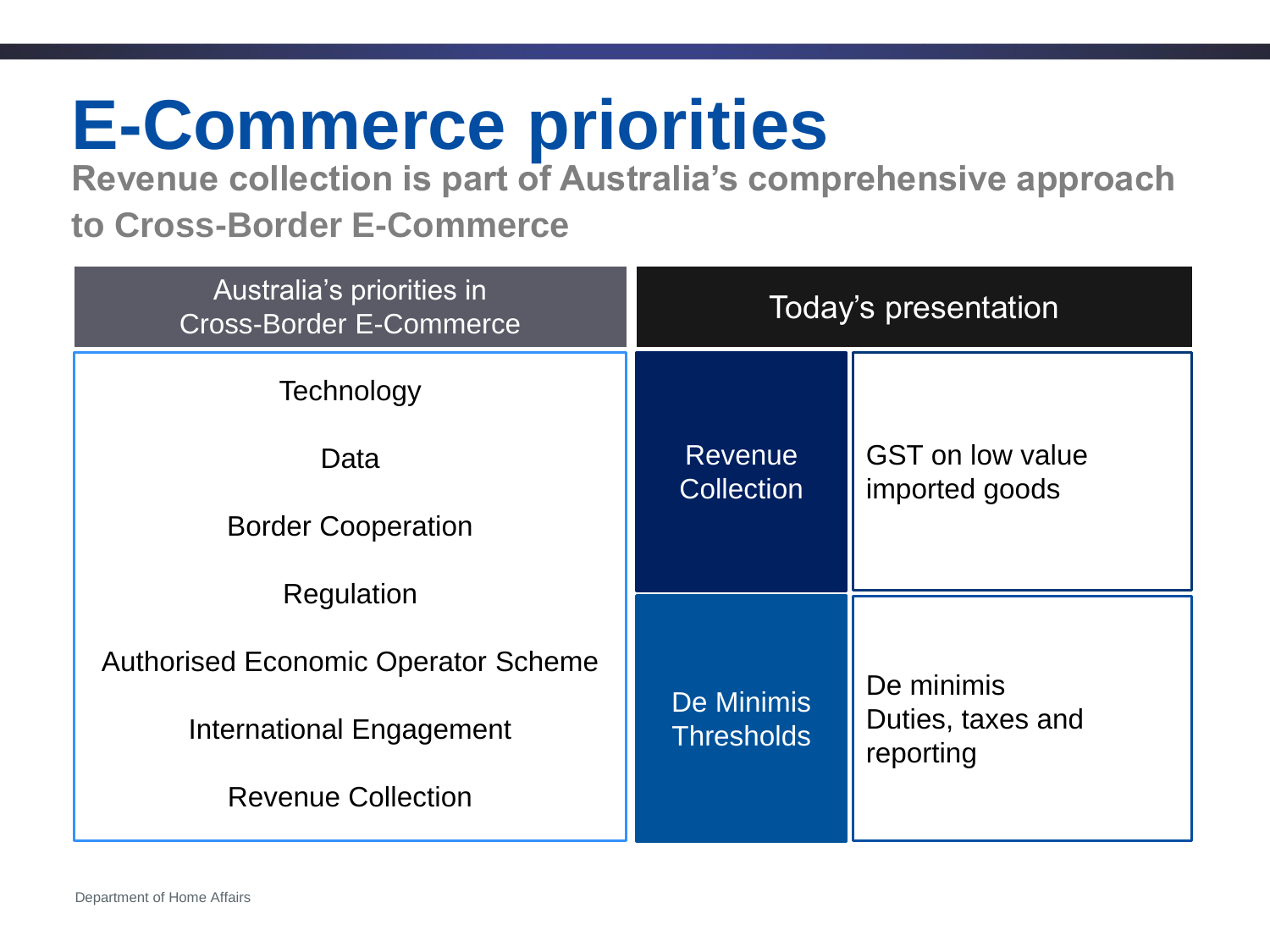### **Australia's revenue system at the border**

| <b>Customs Duty</b>            | The Department of Home Affairs,<br>through the Australian Border                                     |
|--------------------------------|------------------------------------------------------------------------------------------------------|
| Goods and Services Tax (GST)   | Force (ABF), is responsible for<br>customs and revenue collection at                                 |
| Wine Equalisation Tax (WET)    | the border.                                                                                          |
| <b>Luxury Car Tax (LCT)</b>    | The Department of Treasury sets<br>revenue policy and the Australian<br>Taxation Office (ATO) is the |
| Excise equivalent customs duty | principal collection agency for<br>taxes and excise.                                                 |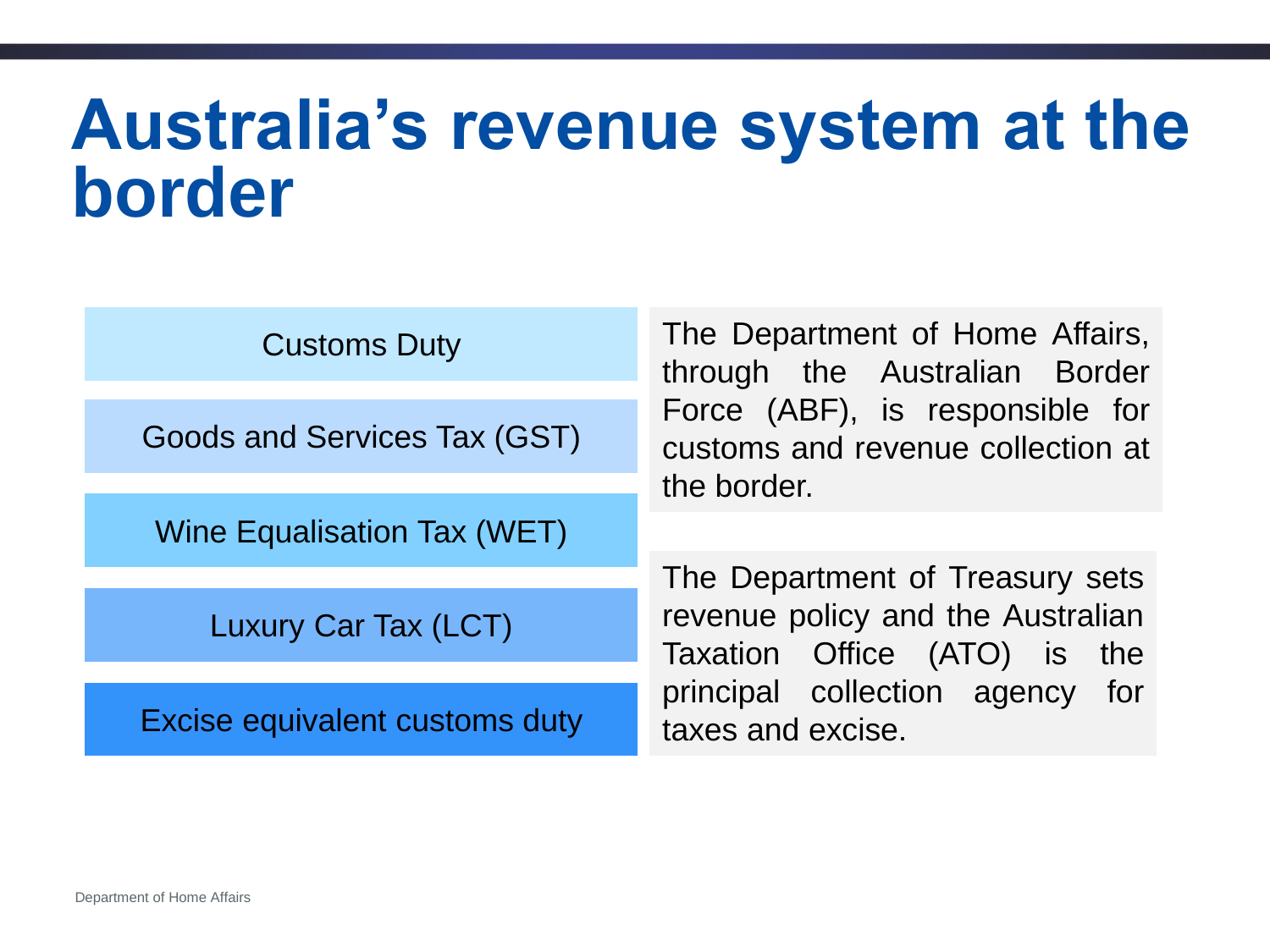### **De minimis**

**Australia's de minimis threshold reflects broader policy settings across customs, tax and federal financial relations**

#### **Australia's de minimis thresholds**

- Customs duties AUD\$1,000
- GST AUD\$1,000

#### **Australia's reporting threshold**

• AUD\$1,000



• Self-assessed clearance (SAC) must be lodged



SAC not required for goods that arrive by international mail

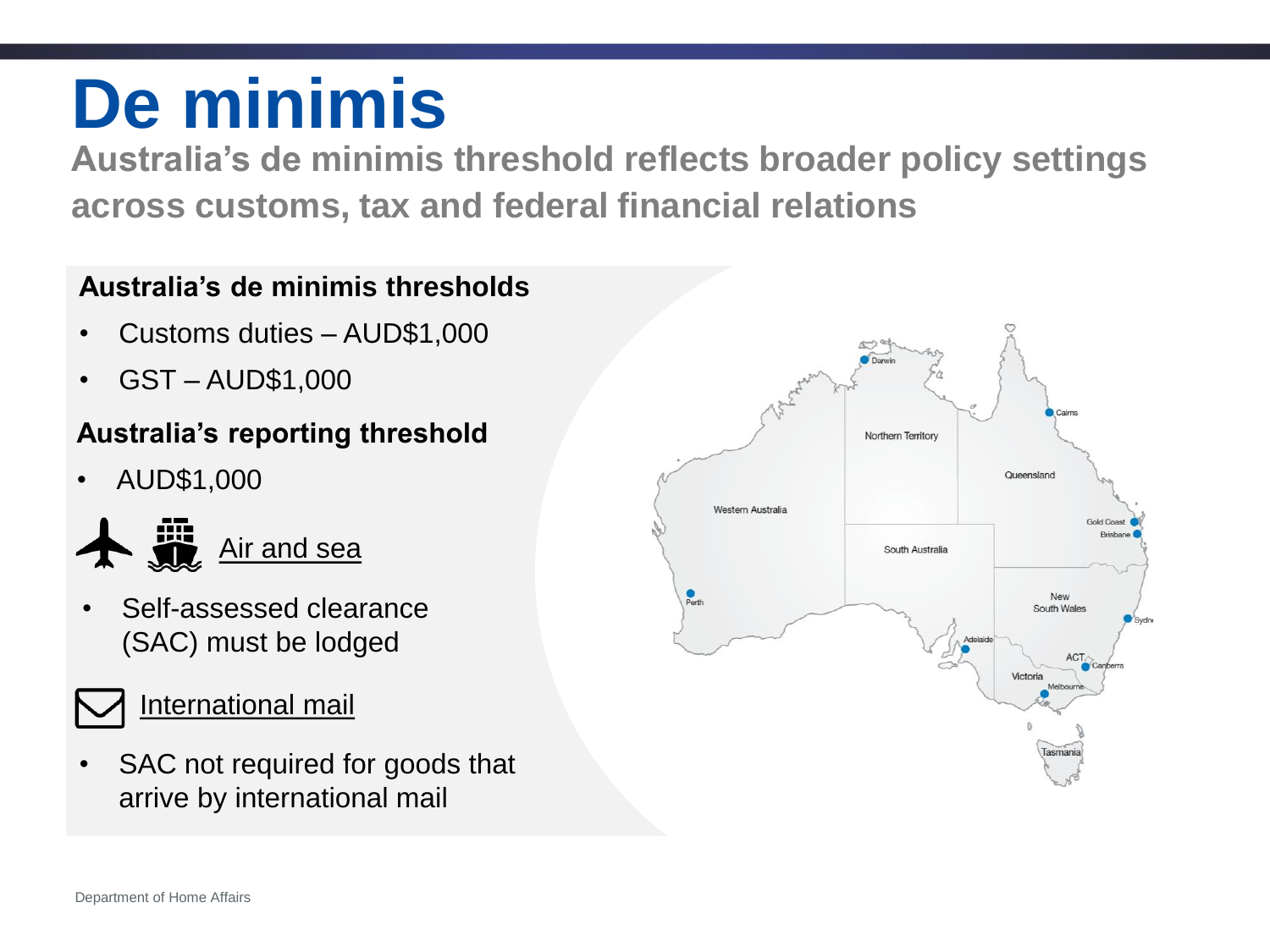### **Revenue collection**

**E-Commerce presents challenges for revenue collection at the border**

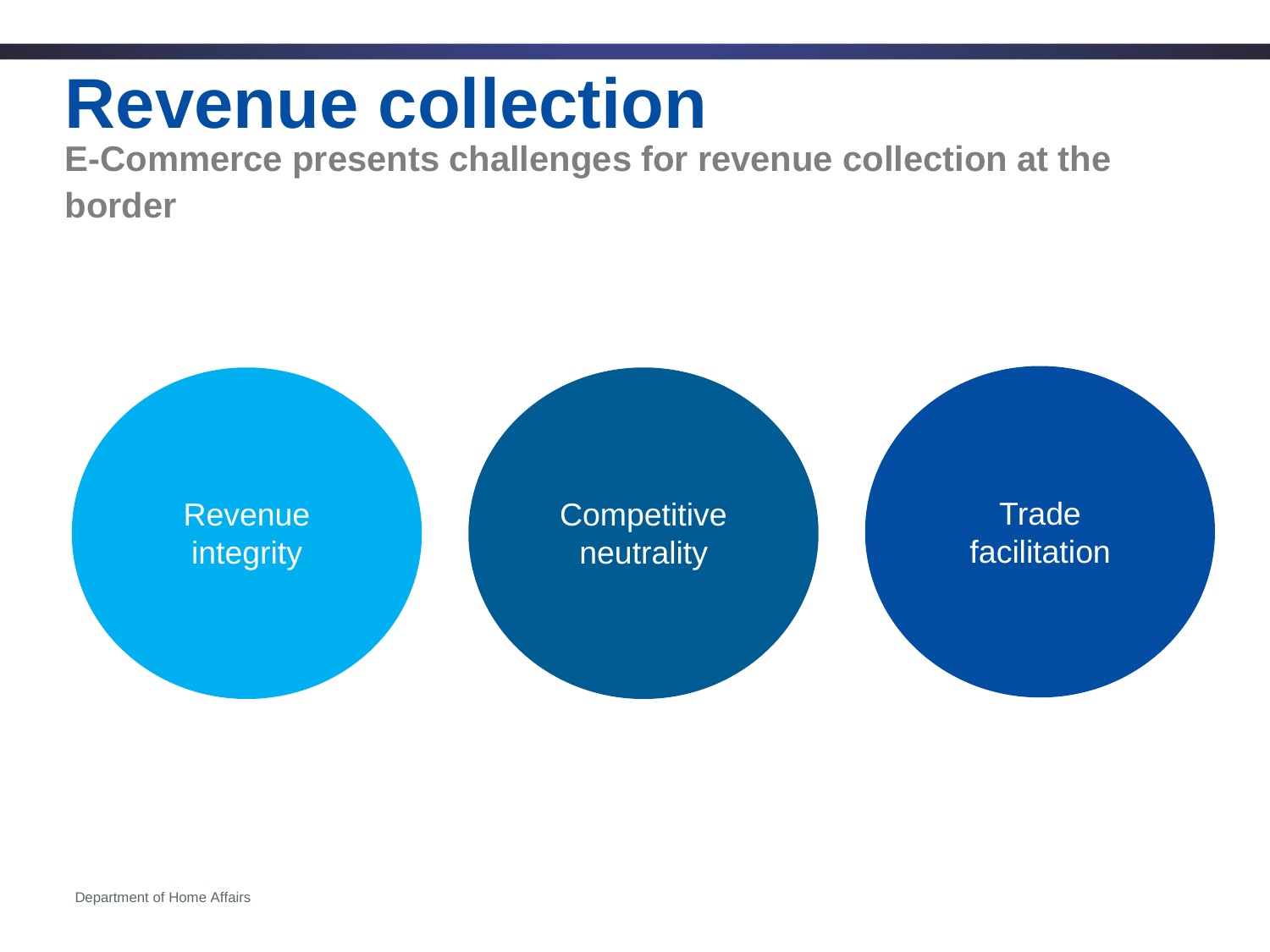# **GST on low value imported goods**

**Australia implemented a new revenue collection model on low** 

**value imports from 1 July 2018**

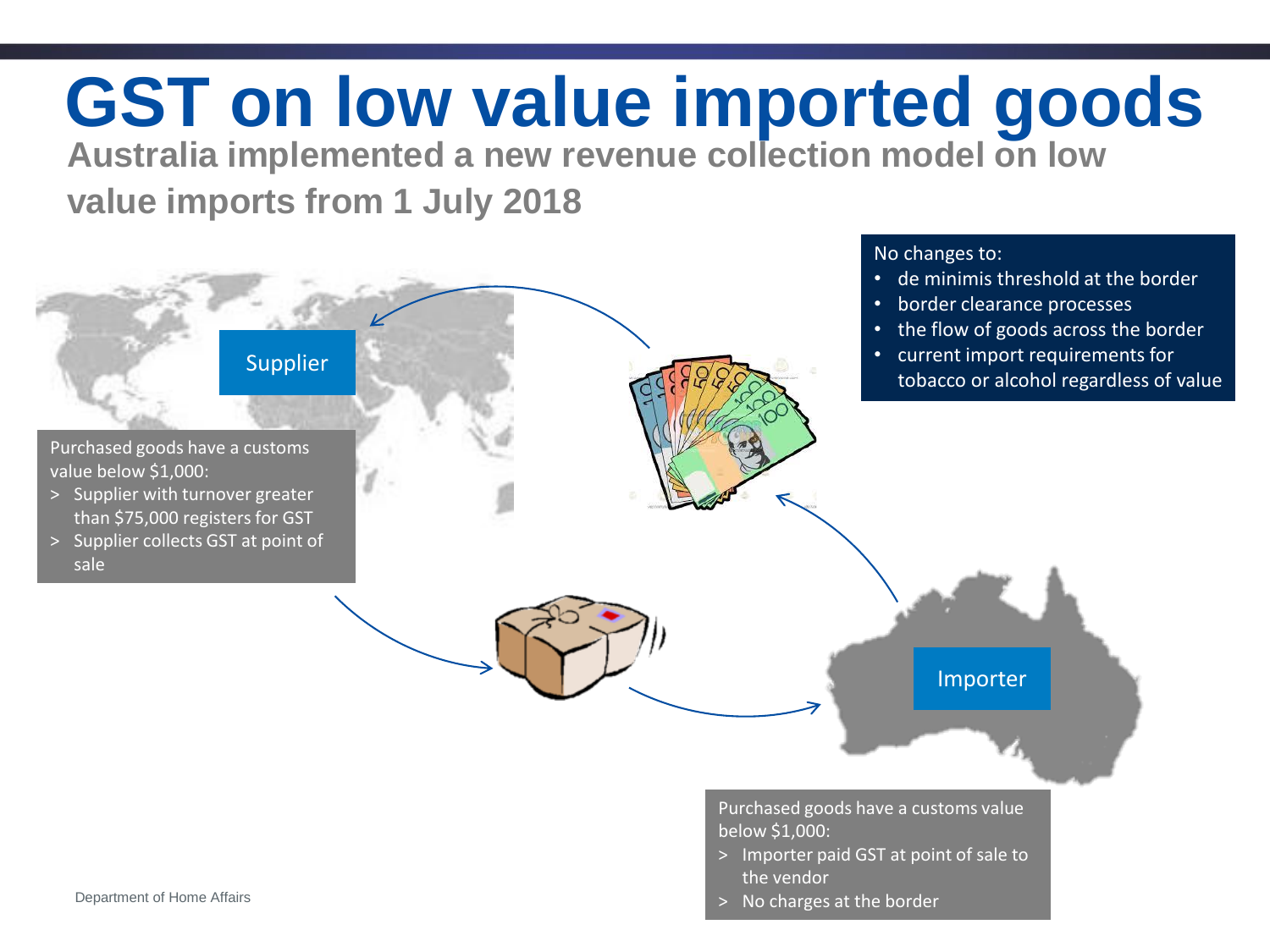## **GST on low value imported goods**

**A simplified registration system supports industry compliance and registration**

| Overseas businesses<br>have two registration<br>options: |  | Australia's standard domestic GST registration system<br>1.<br>a simplified online registration process designed for<br>2.<br>international businesses |                                     |                                                       |                                              |  |
|----------------------------------------------------------|--|--------------------------------------------------------------------------------------------------------------------------------------------------------|-------------------------------------|-------------------------------------------------------|----------------------------------------------|--|
| Key elements of simplified GST                           |  |                                                                                                                                                        |                                     |                                                       |                                              |  |
| Minimal proof<br>of identity to<br>register              |  | <b>ATO</b><br>reference<br>number                                                                                                                      | <b>Cannot issue</b><br>tax invoices | <b>Remit GST</b><br>less<br>frequently<br>(quarterly) | Flexible<br>electronic<br>payment<br>options |  |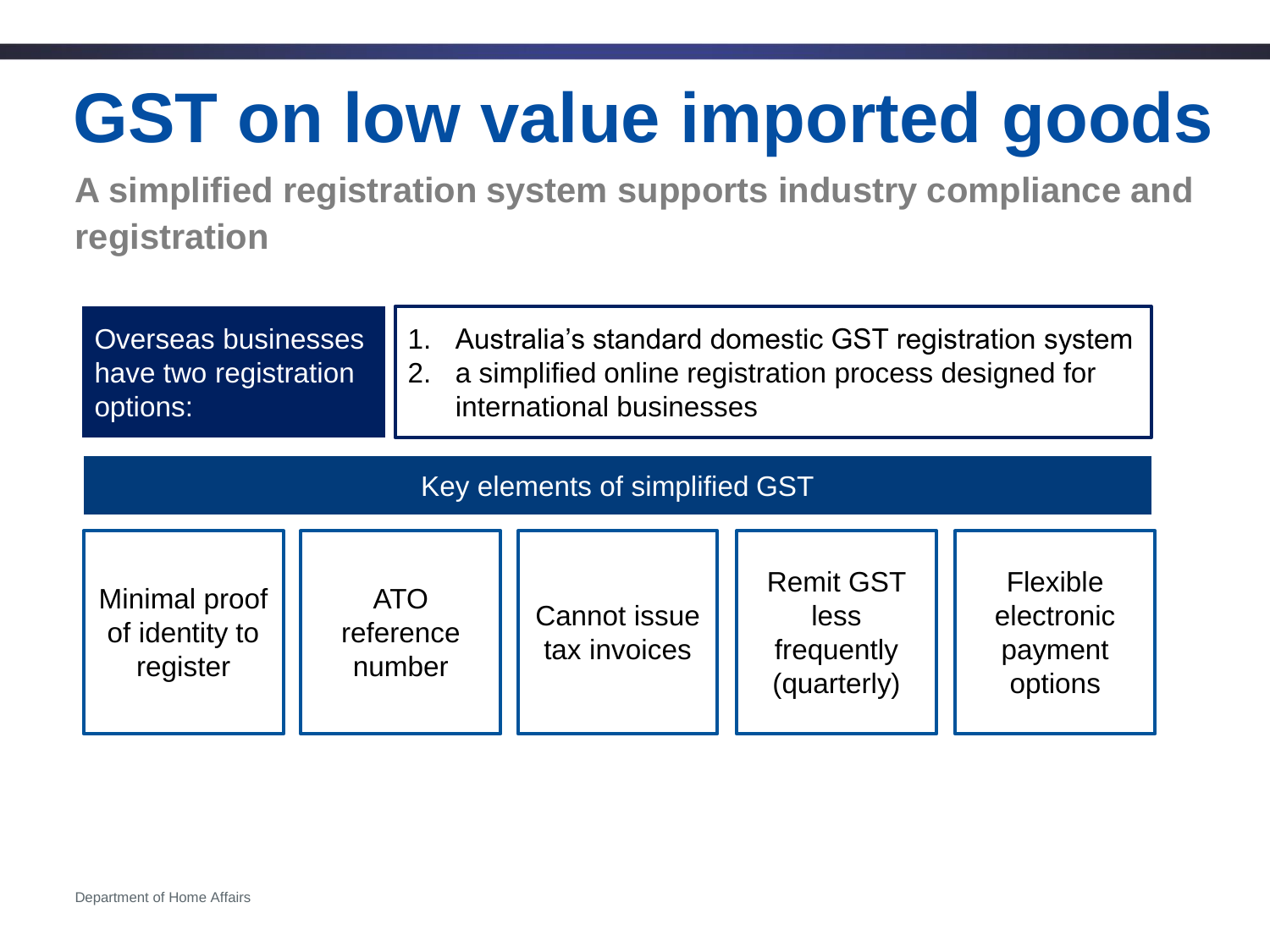### **GST on low value imported goods Compliance**

### **Compliance approach Compliance outcomes**

#### **Tax compliance**

- ATO compliance activities have focused on assisting entities to register and ensuring they are reporting the GST collected
- A review of the revenue collection model will take place after two years.

#### **Border**

- Three new fields were created in the Integrated Cargo System (ICS) to allow the capture of additional information, where available.
- If the information is not supplied transporters and brokerage services can continue with their regular import processes.

#### **Registration**

- More than 1,700 businesses are registered, including major platforms and suppliers.
- The percentage of registered entities lodging the required GST Returns is equivalent to Australia's domestic GST registered population.
- ATO compliance activities have achieved very good results for registration and lodgement without the need to use formal recovery powers.

#### **Revenue**

• As of June 2020, these entities had reported \$386 million of GST on supplies of low value goods.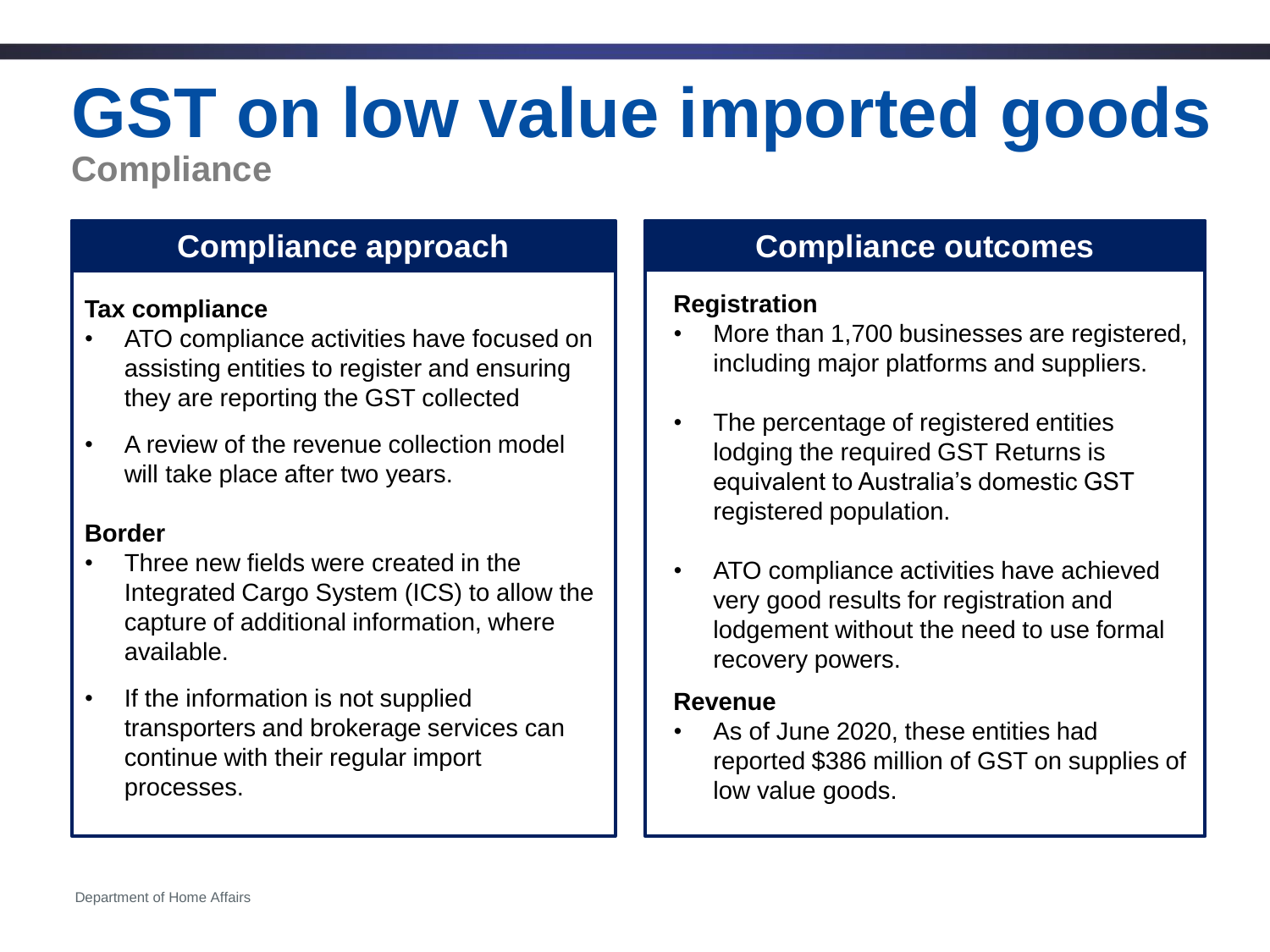### **Trade facilitation and MSMEs**

**The model delivers many benefits for MSMEs**

#### **Trade facilitation at the border**

Maintains processes so that individual MSMEs do not need to fulfil full customs requirements at the border

Retains the A\$1000 de minimis threshold at the border for duty, tax and reporting obligations

#### **Decreased trade costs**

Streamlines GST registration and collection for businesses that only make sales through an online marketplace

Supports MSME trade by assigning reporting and collection requirements to marketplaces and high volume traders